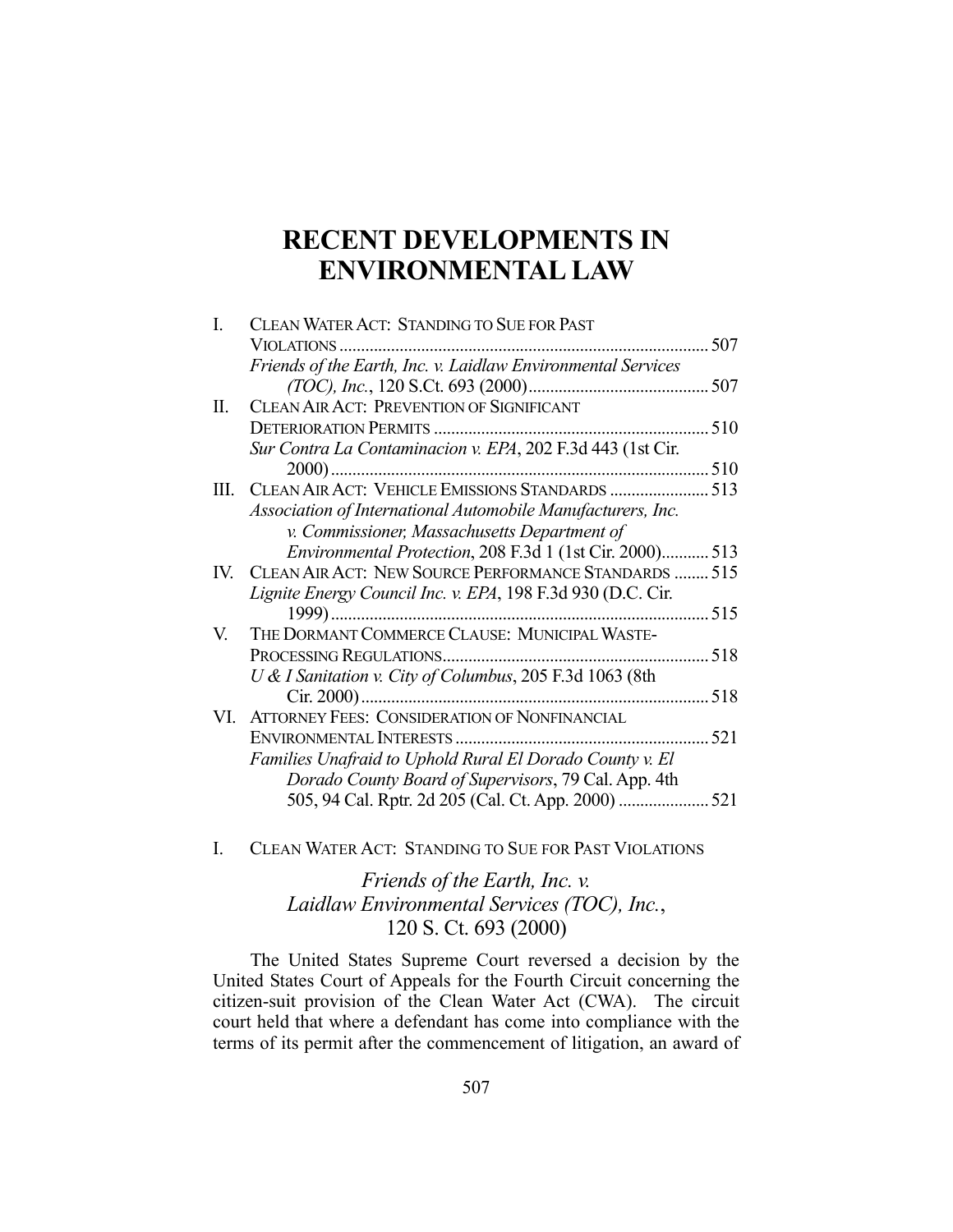civil penalties payable to the government is rendered moot because the penalties cannot redress the plaintiff's injuries. The Supreme Court reversed the Fourth Circuit's decision, holding that voluntary cessation of an unlawful activity is not sufficient to moot a case and that civil penalties can be imposed to deter future violations and redress the plaintiff's injuries.

 On April 10, 1992, pursuant to the requirements of CWA section 505, plaintiff Friends of the Earth (FOE) sent a letter to defendant Laidlaw Environmental Services (Laidlaw), informing the company of FOE's intention to file a citizen suit at the end of the mandatory sixty-day notice period. Since 1986, Laidlaw had owned and operated a hazardous waste facility in South Carolina that included a wastewater treatment plant. Pursuant to "National Pollutant Discharge Elimination System" (NPDES) regulations, Laidlaw applied for and was granted a permit by the South Carolina Department of Health and Environmental Control (DHEC) to discharge treated water into the North Tyger River. However, Laidlaw's discharges frequently exceeded the limits allowed under the permit.

 After receiving FOE's notice of intent to file suit, Laidlaw contacted the DHEC to determine if the agency had any intention to sue. The DHEC and Laidlaw reached a settlement on final day of the sixty-day notice period. The settlement required Laidlaw to pay a civil penalty of \$100,000 and to make "every effort" to comply with the permit obligations. Two days later, FOE filed suit in the United States District Court for the District of South Carolina, under CWA section 505, alleging noncompliance with the permit and seeking declaratory judgment, injunctive relief, and an award of civil penalties. Evidence showed that Laidlaw continued to violate the terms of the permit after FOE filed suit. The district court rejected Laidlaw's argument that the matter had been "diligently prosecuted" and found that the DHEC's prior action was not sufficient to bar the citizen suit from proceeding.

 The district court, however, denied FOE's request for injunctive relief because Laidlaw had begun to comply with the permit requirements. Nevertheless, because the court found that Laidlaw had gained a substantial economic benefit from its period of noncompliance the court, levied a large civil penalty against the company. The court reasoned that the penalty would deter future violations; moreover Laidlaw would be saddled with the cost of FOE's attorney fees, as well as its own attorney fees.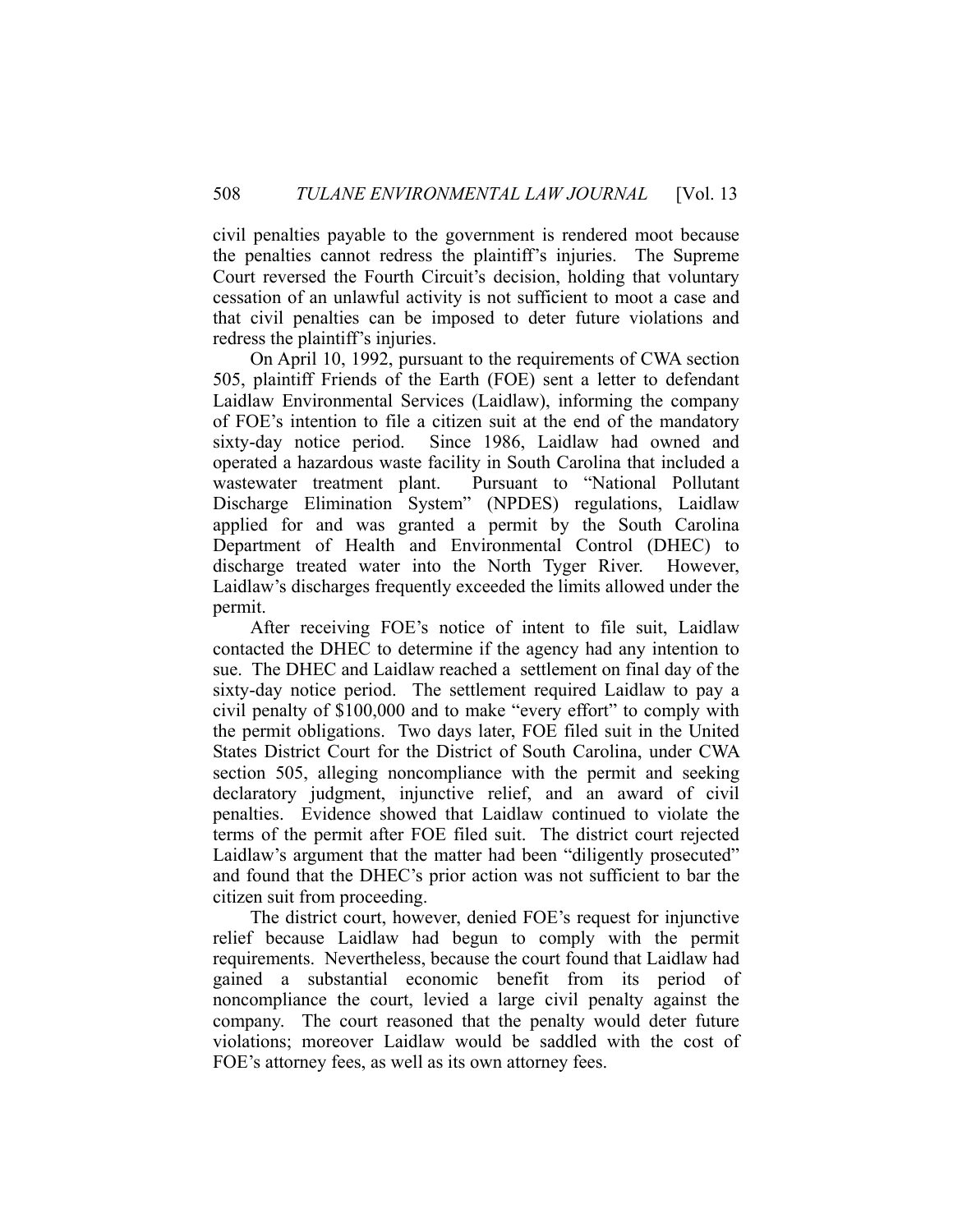FOE appealed the amount of the penalty on grounds that it was inadequate. Laidlaw cross-appealed, challenging FOE's standing to bring suit and alleging that the DHEC's settlement of the matter qualified as "diligent prosecution" sufficient to preclude FOE's citizen suit. The Fourth Circuit, in July 1998, held that the award of penalties was rendered moot when Laidlaw came into compliance with the terms of its permit prior to trial. Relying on the Supreme Court's opinion *Steel Co. v. Citizens for a Better Environment*, the circuit court decided that the payment of civil penalties to the government was not a sufficient remedy to redress any injury that FOE might have suffered. The court reasoned that the elements of Article III standing must exist at every stage of review and that the mootness doctrine, which has been described as "the doctrine of standing placed in a time frame," required a continuing, redressable injury. Because the only remedy that remained, civil penalties, could not redress the alleged injury after the company came into compliance with the permit, the case had been rendered moot.

 Finding that the Fourth Circuit had assumed initial standing, the Supreme Court first inquired as to whether initial Article III standing was satisfied. The Court stated that because FOE averred that they had suffered diminished recreational and aesthetic activities due to the water pollution resulting from the violations, they had properly alleged an injury-in-fact arising from the defendant's actions. The Court reasoned that civil penalties also provided a form of redress to FOE's injury because of their deterrent effect and ability to discourage future violations. Thus, the requirements of initial standing were met.

 The Court next addressed the mootness issue. The Court found that mootness could conceivably be based on either Laidlaw's compliance with the permit requirements prior to trial or its recent closing of the facility. To determine if a case has been mooted by the defendant's voluntary conduct, the Court adopted the standard set forth in its *United States v. Concentrated Phosphate Export Assn.* decision: "A case might become moot if subsequent events made it absolutely clear that the allegedly wrongful behavior could not be reasonably expected to recur." This places a heavy burden on the party asserting mootness to prove that the challenged conduct can be reasonably expected to recur.

 The Court found that, in relying on *Steel Co.*, the Fourth Circuit had confused standing with the doctrine of mootness. The Court reasoned that the definition of mootness as "standing set in a time frame" is not comprehensive. Whereas the burden is placed on the defendant to prove mootness, the plaintiff must establish that it meets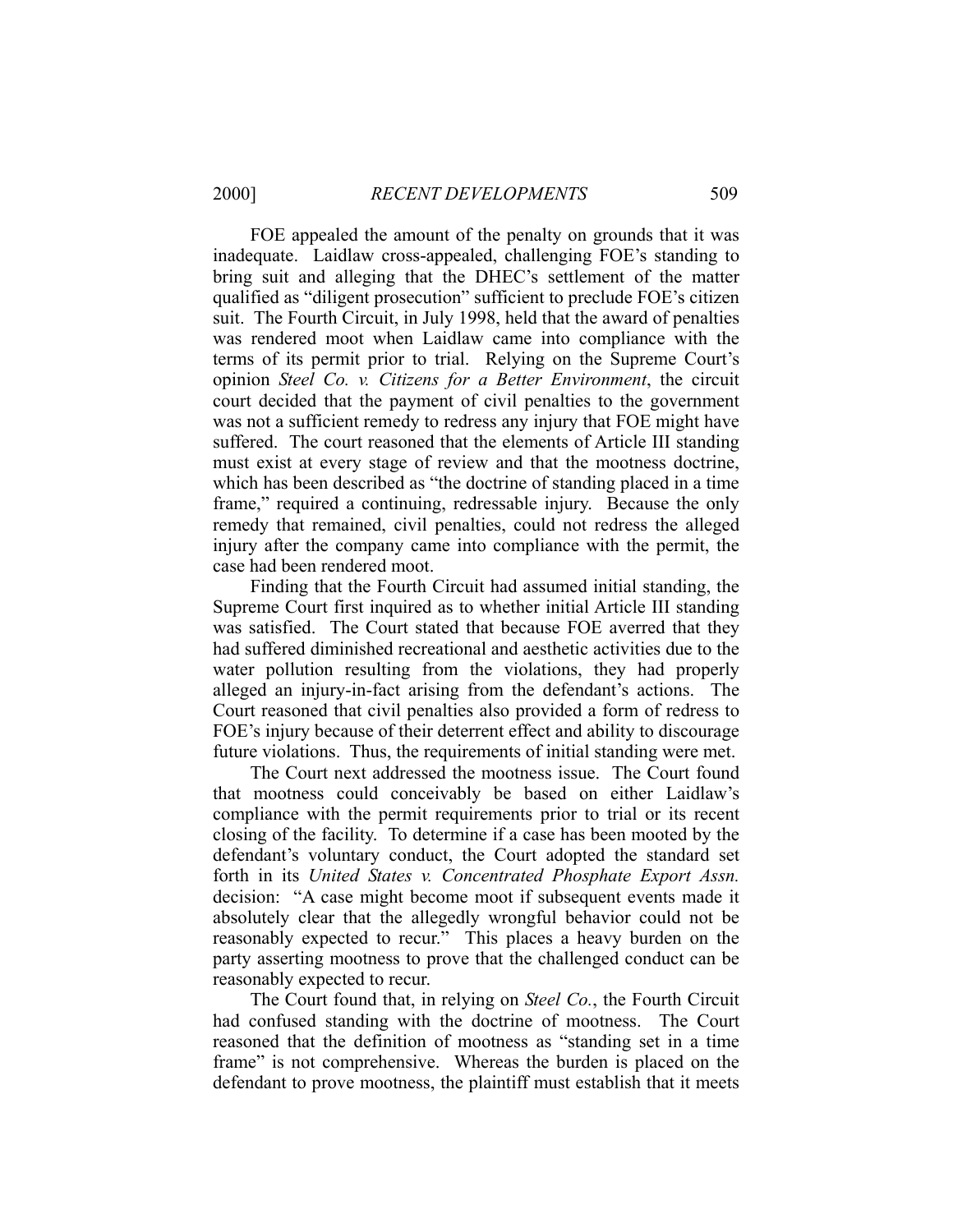the Article III standing requirements. Consequently, the Court found that there may be circumstances where a defendant's harmful action may be too speculative to establish standing, yet sufficient to overcome mootness.

 The Fourth Circuit's mootness definition was also deemed inadequate because, where the defendant has ceased its violating actions, but the possibility remains that these violations will recur, initial standing would be denied. However, the mootness doctrine contains an exception for such violations: Given the possibility of future violations, the defendant will be unable to prove that the violations cannot be reasonably expected to recur.

 Laidlaw also contended that FOE's failure to appeal the denial of injunctive relief rendered the civil penalty claim moot. The Court found that this argument misconstrued the statutory scheme; it is left to the discretion of courts how to best abate current violations and deter future problems. Merely because the court denied injunctive relief does not mean that it decided that there would be no future violations to deter. In fact, in this instance, the district court properly exercised its own discretion to impose civil penalties as a deterrent.

 Lastly, Laidlaw argued that the closure of the facility, which happened after the Fourth Circuit rendered its decision, rendered the case moot. However, because Laidlaw retained its NPDES permit it was not absolutely clear that the permit violations could "reasonably not be expected to recur." Ultimately, the Court found that the prospect of future violations remained a disputed issue of fact and should be remanded for decision by the district court in accordance with the standard of mootness as set forth by the Court.

Christopher Wilson

### II. CLEAN AIR ACT: PREVENTION OF SIGNIFICANT DETERIORATION **PERMITS**

## *Sur Contra La Contaminacion v. EPA*, 202 F.3d 443 (1st Cir. 2000)

 Sur Contra la Contaminacion (SCC), a community organization made up of residents of Guayama, Puerto Rico, challenged a Prevention of Significant Deterioration (PSD) permit issued by the federal Environmental Protection Agency (EPA) that authorized construction of a power plant by AES Puerto Rico L.P (AES) in the ward of Jobos. The United States Court of Appeals for the First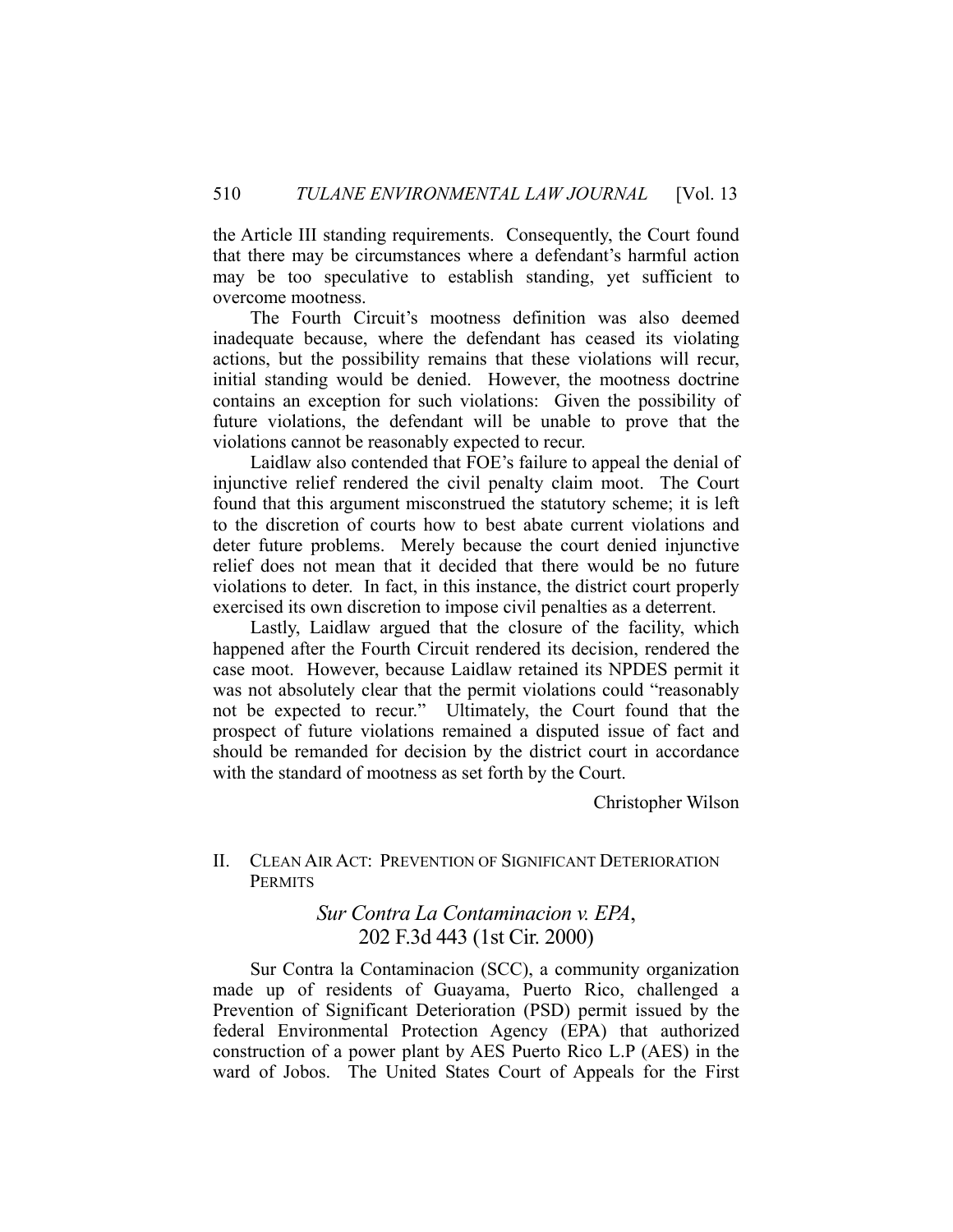Circuit accepted jurisdiction pursuant to 42 U.S.C. § 7607(b). The standard of review applied by the court was arbitrary and capricious.

 PSD permits are required under the Clean Air Act (CAA) when a facility will be a new stationary source of certain pollutants. These permits are designed to insure that pollutants emitted by the facility do not exceed either the allowable increments of air pollutants or the National Ambient Air Quality Standards (NAAQS) in certain areas. Thus, the PSD program serves to balance economic growth with preservation of existing clean air sources.

 In order to obtain a PSD permit, a facility must satisfy two important prerequisites. First, the facility must demonstrate that "emissions from construction or operation of such facility will not cause, or contribute to, air pollution in excess" of the increments or NAAQS. In this case, AES used air quality monitoring techniques that predicted sulfur dioxide levels lower than the threshold levels. Additionally, AES conducted a full impact analysis on fine particulate matter emissions, which indicated the plant would not exceed the increments or NAAQS. Second, the facility must demonstrate that it is "subject to the best available control technology [(BACT)] for each pollutant subject to regulation." In this case, AES proposed a novel combination of three control technologies: circulating fluidized bed boilers with limestone injection, low sulfur coal, and a dry scrubber. Though it had never been used before, the EPA accepted the combined technologies as the BACT.

 When the EPA published notice announcing its intention to issue a PSD permit to AES, a number of individuals and groups, including SCC, challenged the petition before the Environmental Appeals Board (EAB). The EAB denied the review, which led to the present appeal.

 In its analysis, the court first considered SCC's argument that the EPA should have required AES to conduct a full impact study of its sulfur dioxide emissions. SCC supplemented this argument by stating that the EPA had never before accepted this combination of controls. Thus, because the efficiency of this particular combination of controls was untested, the EPA should have conducted a full impact study before granting the final permit. The EPA countered that AES's permit still required them to limit the facility's sulfur dioxide emissions rate to extremely low levels. Moreover, the agency did not have to accept the modeling relied upon by SCC in determining possible emission rates.

 The court determined that the EPA was not arbitrary and capricious in its decision to accept the novel combination of controls sought by AES in order to attain BACT. Since each component used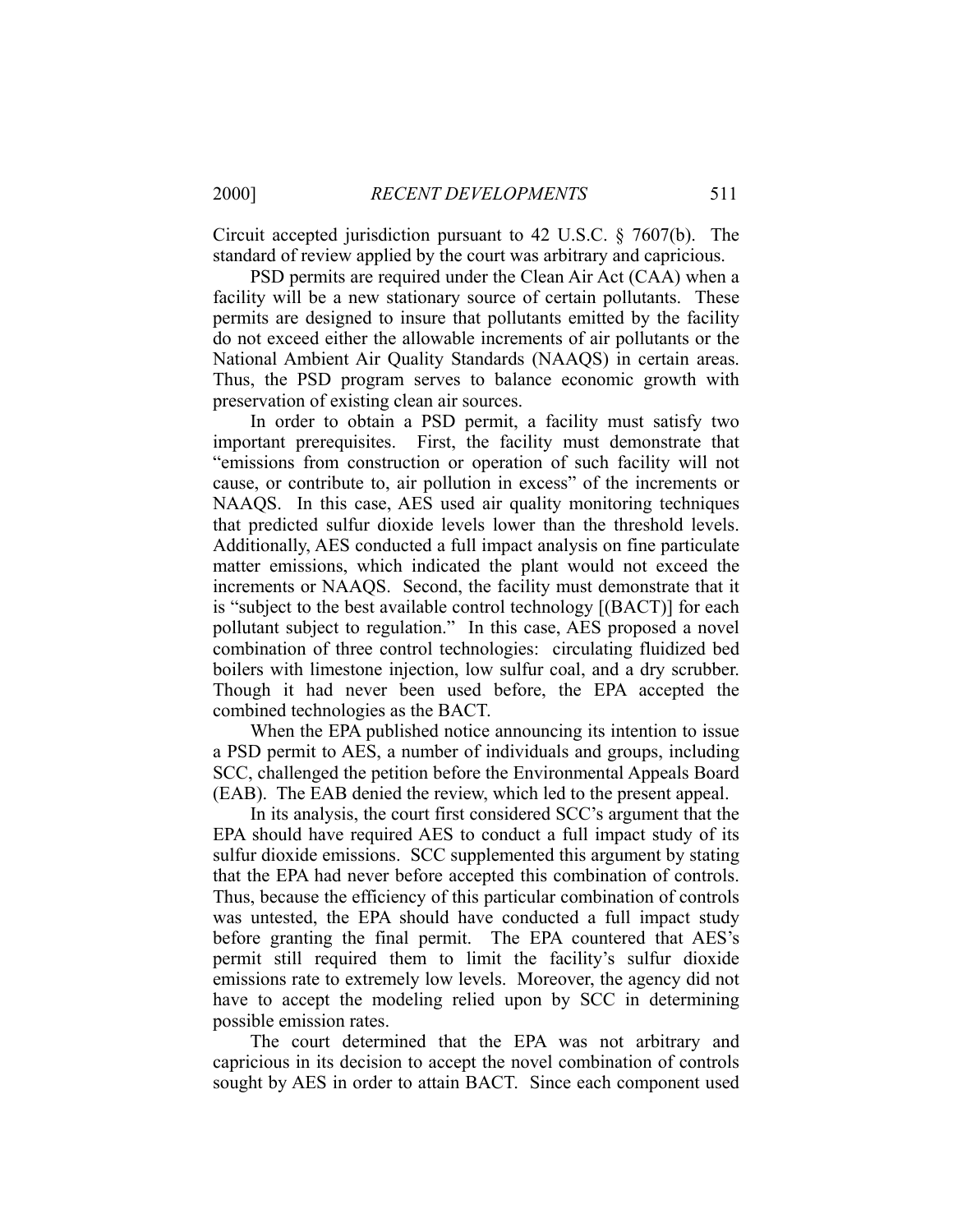by AES had been tested and used previously, the EPA did not arbitrarily accept the new combination of controls. The court further noted that it was rational for the EPA to accept its own modeling rather than the modeling of SCC, which showed sulfur dioxide levels above threshold levels.

 SCC next argued that the EPA erred when it required AES to conduct a full impact analysis after issuance of the permit. The court noted the oddity of this argument, but surmised that it was in accord with SCC's belief that a full impact study should be required before, rather than after, issuance of a permit. SCC was not given the opportunity to comment on the data collected in the full impact study. However, the court found no existing legal requirement that public comment be allowed for a post-permit analysis of the data.

 Next, the SCC argued that the EPA relied on outdated, 1983 air quality data when it evaluated the current air conditions in Guayama. It wanted the EPA to rely on more recent data collected by the Puerto Rico Environmental Quality Board in 1990. Furthermore, it wanted the EPA to conduct an ambient air quality analysis in order to determine if Guayama was in fact in attainment. The EPA countered that its data was not outdated, as no new major sources of pollutants had been constructed in the area since 1983, which was the last time it had collected data on attainment. Moreover, the agency maintained that the data collected by the Environmental Quality Board would have been rejected had it been given to the EPA. In addition, the EPA claimed that ambient air quality is required once a facility is in operation, not before it begins operation.

 The court accepted the EPA arguments. First, the court found no legal requirement that ambient air monitoring be conducted before issuance of a permit. Second, the court found no evidence to cast doubt on the EPA's findings that the area was still in attainment even though it used data from 1983.

 SCC next argued that AES used old and unrepresentative data in its analysis of fine particulate matter. SCC wanted AES to use more recent data, which would demonstrate that the fine particulate matter standard in the area would be exceeded by the new facility. In response, the EPA argued that AES used the most recent data available prior to its permit application. Furthermore, AES was not required to consider post-application data.

 The court found that the EPA acted rationally when it excluded the most recent data, as it was unrepresentative. Additionally, the EPA acted properly when it asked AES to submit and take into account the revised limits on fine particulate matter.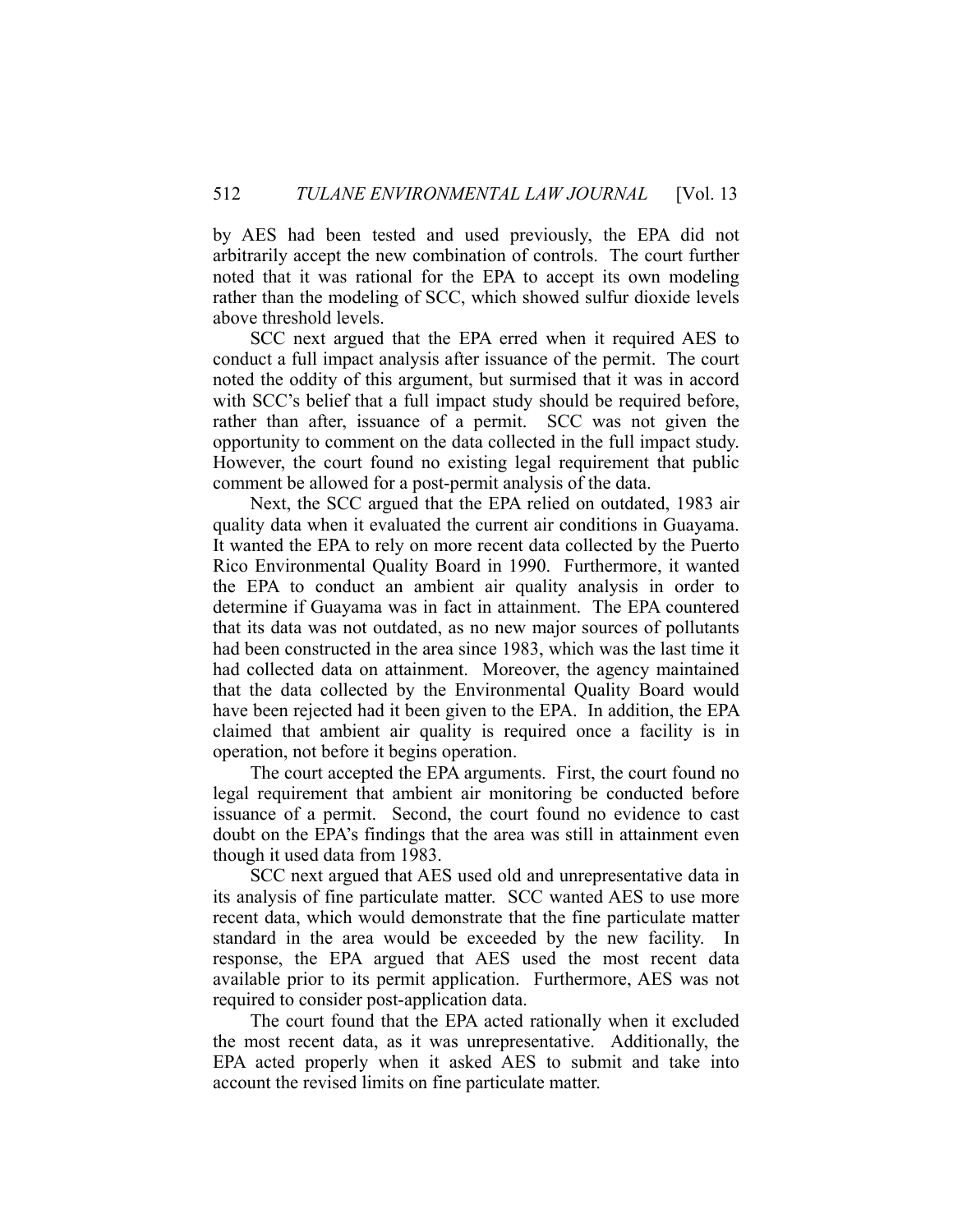Finally, SCC argued that AES's permit should be revoked under the President's Executive Order on Environmental Justice. This order required each federal agency, to the greatest extent possible, to achieve environmental justice by ensuring that environmental effects do not disproportionately injure minority and low-income populations. However, the court found this order to be more of an internal control for the government; it did not grant a right to judicial review, thus the permit could not be reviewed on this basis.

 Additionally, the court, at the end of its opinion, noted that the residents of Guayama might have valid concerns about the air quality in their region. However, SCC's petition provided no valid basis to conclude that the EPA's actions were arbitrary or capricious. Moreover, the court stated that the EPA was the expert in this area and its findings should be given deference. Finally, the court noted, in what could be labeled a hollow victory for SCC, that the stringent conditions of the permit "may be due in large part to the participation of the area residents."

Darin Flagg

#### III. CLEAN AIR ACT: VEHICLE EMISSIONS STANDARDS

# *Association of International Automobile Manufacturers, Inc. v. Commissioner, Massachusetts Department of Environmental Protection*, 208 F.3d 1 (1st Cir. 2000)

 Section 209(a) of the Clean Air Act (CAA) expressly preempts all state regulation of new motor vehicle emissions. However, as an exception to preemption, the EPA may grant California a waiver of preemption for its emissions standards if they are no less protective of public health than the federal regulations. Under another limited exception to section 209(a) preemption, provided for in CAA section 177, any state may adopt vehicle emissions standards if: (1) the standards are "identical to California standards for which a waiver has been granted" and (2) such standards are adopted at least two years before commencement of the particular model year to which they apply.

 In 1993, Massachusetts adopted a set of automobile emissions standards. The Massachusetts standards were based on the California's 1990 standards, which targeted zero emissions vehicles (ZEV) as part of its low emission vehicle (LEV) program. The EPA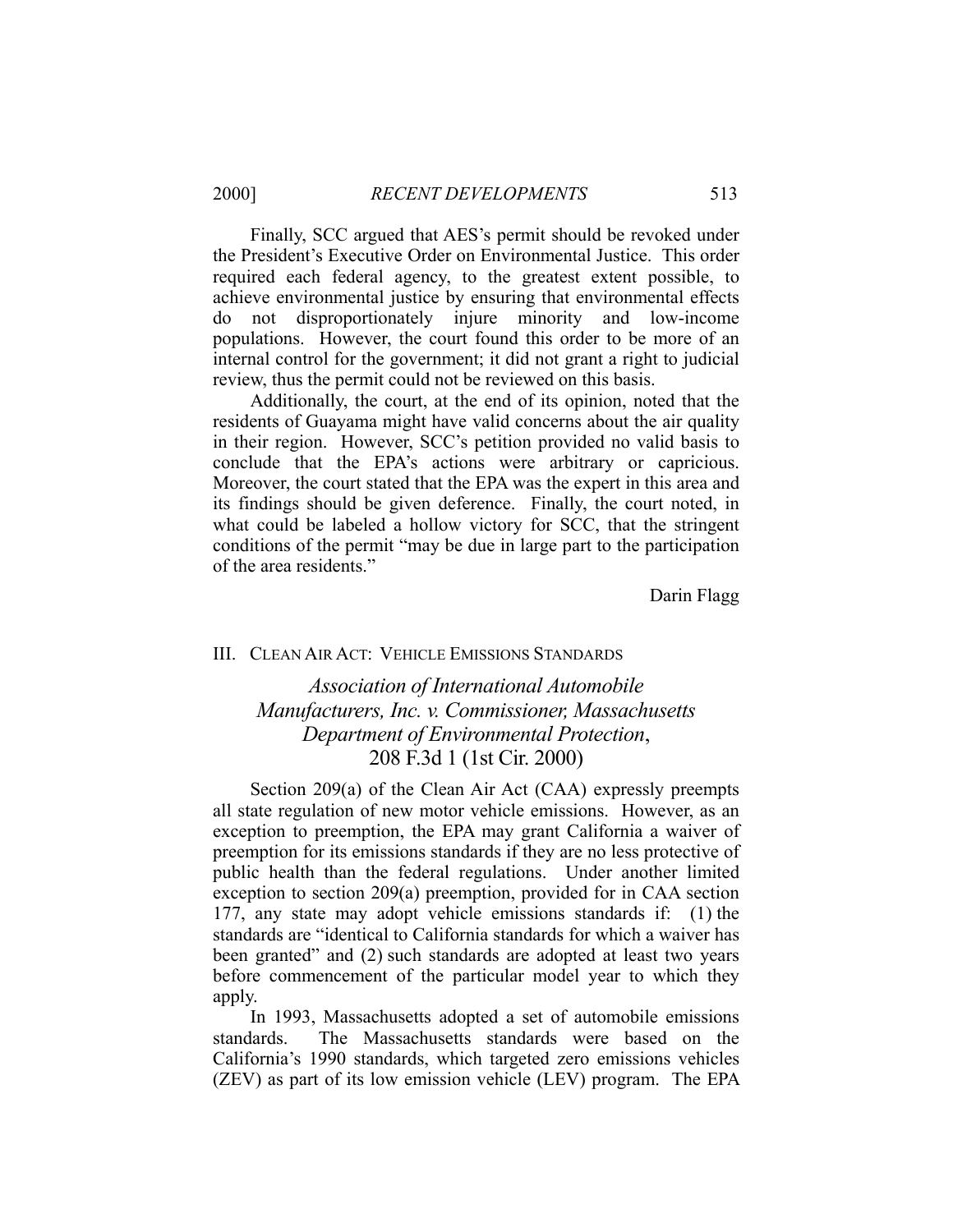exempted California's standards from section 209(a) preemption in 1993. In 1996, California repealed the ZEV portion of its standards for model years 1998-2002 and entered into agreements with seven major auto manufacturers wherein the manufacturers agreed to introduce ZEVs into the California market following the 2002 model year. In turn, California agreed to provide infrastructure support for the ZEVs. Massachusetts then amended its ZEV standards to reflect the manufactures commitments to California regarding the ZEVs, but did not promise similar infrastructure support.

 The auto manufactures filed a complaint challenging the Massachusetts amended standards on the basis that they were preempted by federal law. The United States District Court for the District of Massachusetts granted summary judgment in favor of the manufacturers, holding that the Massachusetts regulations were preempted by the CAA. Massachusetts appealed the district court's decision. The United States Court of Appeals for the First Circuit stayed it's determination and referred several key issues to the EPA. In its response letter to the court, the EPA concluded that the Massachusetts regulations were not preempted by the CAA. First, the EPA reasoned that the Massachusetts ZEV mandates were "standards" under the CAA, as were the California agreements with the auto manufactures. The EPA also found that the Massachusetts standards were identical to the California standards. Finally, the EPA believed that the California agreements with the manufacturers fell within the scope of the original 1993 exemption granted California under CAA section 209(a).

 The manufacturers challenged the EPA's authority to issue its opinion in the United States Court of Appeals for the District of Columbia Circuit. The D.C. Circuit transferred the manufacturers' petition for review to the First Circuit, whereupon it was consolidated with the original appeal.

 The First Circuit began it's holding by admitting that its referral of the issue to the EPA without accepting briefs from the parties was probably not appropriate. The court noted that it had intended to allow the EPA to issue binding rulings or decisions on the questions referred to the agency. However, the court admitted that in hindsight the agency apparently was not in a position to determine the issues "authoritatively." The court reasoned that the EPA's opinion letter was an advisory opinion, with no independent impact on the parties. The court further reasoned that the opinion letter was not a "final agency action" subject to judicial review. Therefore, since the EPA's opinion letter was not intended to be a definitive statement of the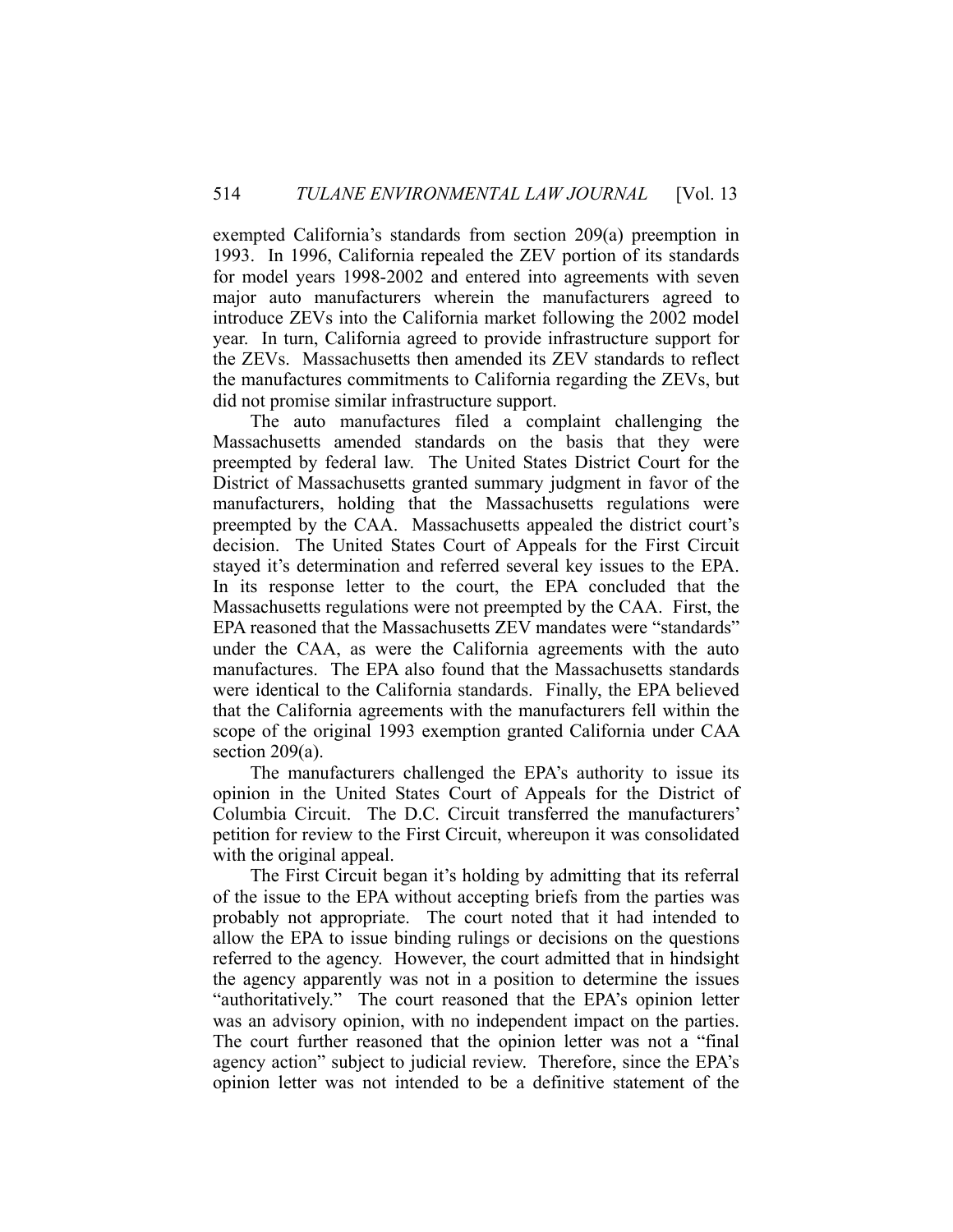EPA's position and had no impact on the parties, the court held the EPA's letter was not reviewable and dismissed the manufacturers petition for review. The court further held that because the EPA's letter was just an opinion and not a final agency action it does not command any particular deference under the *Chevron* doctrine.

 Regarding Massachusetts' original appeal, the court analyzed each of the issues that it had previously submitted to the EPA. The court first held that the Massachusetts ZEV mandates are "standards" within the meaning of the CAA. Massachusetts had originally argued that the ZEV mandates were enforcement provisions and not standards. However, the term "standards" under CAA sections 209 and 177 refers to state actions which cause reductions in emissions levels. Since the Massachusetts ZEV mandates would reduce overall emissions levels, even though the impact might be small, they could be properly termed "standards" under the CAA.

 The court next held that the ZEV mandates were not identical to the California standards. Since the Massachusetts ZEV mandates are properly termed "standards," and therefore subject to the requirements of CAA section 177, the mandates would need to be identical to the California ZEV mandates. However, the agreements that California entered into with the auto manufacturers were voluntary contractual agreements and not legislation or formal administration. As such, sections 209 and 177 did not govern those agreements; federal preemption is limited to formal state laws and regulations and not applicable to contracts and other voluntary agreements.

 Since California eliminated it's ZEV requirements, states cannot receive exemption from preemption for similar standards. Further, since the agreements California entered into with the manufacturers do not constitute new "standards" within the meaning of section 209, states cannot use such agreements to impose their own ZEV requirements.

Jason Kinzel

#### IV. CLEAN AIR ACT: NEW SOURCE PERFORMANCE STANDARDS

## *Lignite Energy Council Inc. v. EPA*, 198 F.3d 930 (D.C. Cir. 1999)

 Section 111 of the Clean Air Act (CAA) requires the Environmental Protection Agency (EPA or the agency) to establish "new source performance standards" for the emission of nitrogen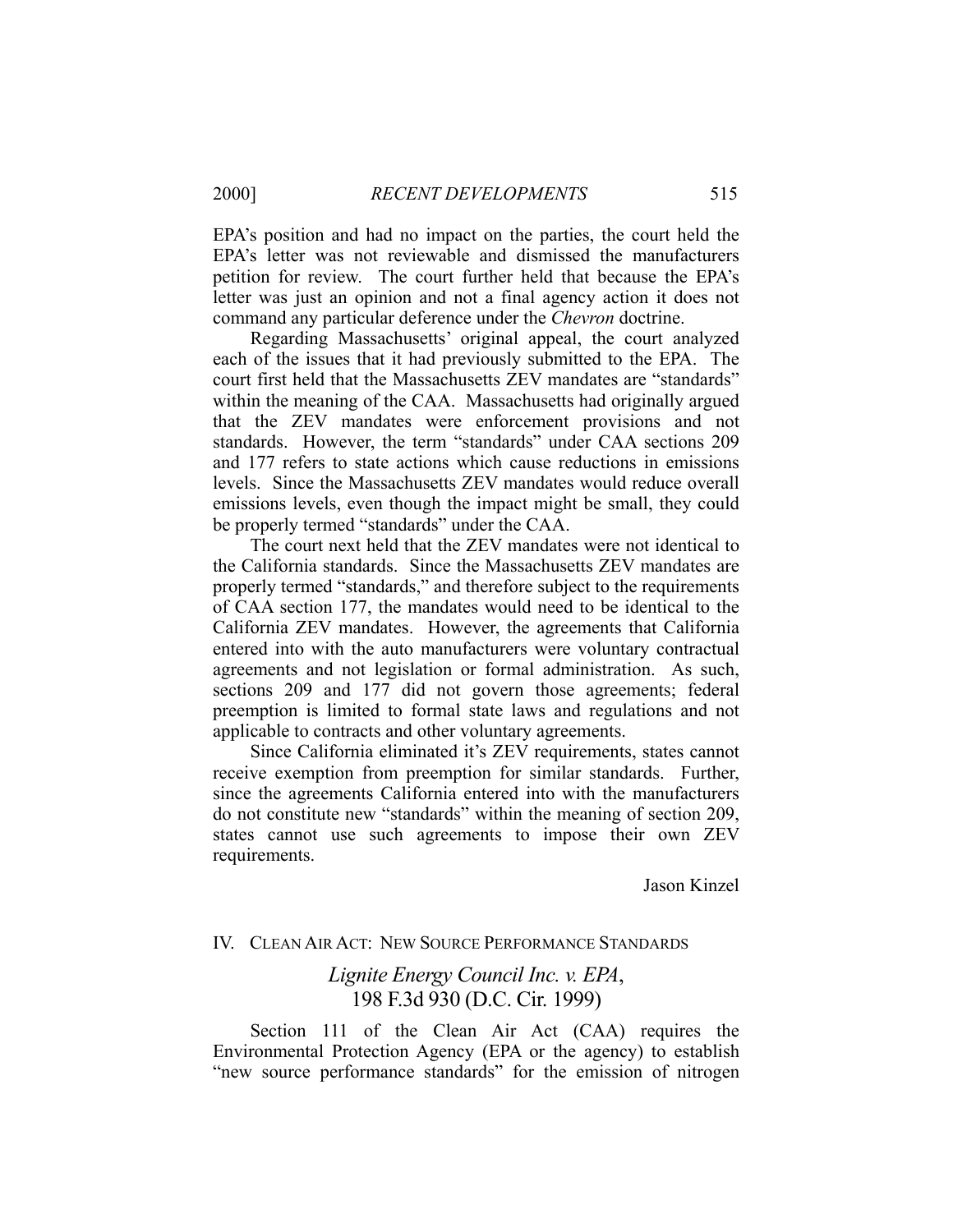oxides from newly constructed, fossil fuel fired, steam generating units ("boilers"). These standards are to assume the "application of the best system of emission reduction which . . . has been adequately demonstrated." In the 1990 amendments to the CAA, Congress specifically directed the EPA to establish new nitrogen oxide emission standards that incorporate improved methods of emission reduction. Accordingly, the EPA promulgated a final rule reducing the nitrogen oxide new source performance standards to .15 lb/MMBtu for utility boilers and .20 lb/MMBtu for industrial boilers. The EPA concluded that these levels were demonstrably achievable by the use of selective catalytic reduction (SCR) in combination with combustion control technologies.

 Lignite Energy Council and other utility and mining trade associations (the petitioners) petitioned for a review of the nitrogen oxide final rule. The petitioners' primary claim was that the EPA selected SCR as the "best demonstrated system" of emissions reduction without balancing the factors that CAA section 111 requires to be "taken into account." Prior to addressing the specific claims of the petitioners, the United States Court of Appeals for the District of Columbia Circuit noted that section 111 did not define the weight that the EPA should assign to each listed factor. Therefore, the court considered the petitioners' claims under the abuse of discretion standard: "Because section 111 does not set forth the weight that should assigned to each of these factors, we have granted the agency a great degree of discretion in balancing them; EPA's choice will be sustained unless the environmental or economic costs of using the technology are exorbitant."

 The petitioners first argued that, given the factors that must be taken into account under section 111, SCR is not the "best demonstrated system" of emissions reduction because the incremental cost of reducing nitrogen oxides is substantially greater with SCR than with less expensive combustion controls. Although the court acknowledged that boilers utilizing combustion controls can attain emissions levels close to the EPA's SCR-based standards, the court concluded that the EPA did not exceed its "considerable discretion" under section 111, as the agency's uncontested findings showed that the new standards would only slightly increase production costs. Moreover, the court noted that the new source performance standards were not "technology-forcing." The petitioners' could employ combustion controls to reduce the amount of nitrogen oxide emissions that must be captured by the more expensive SCR technology.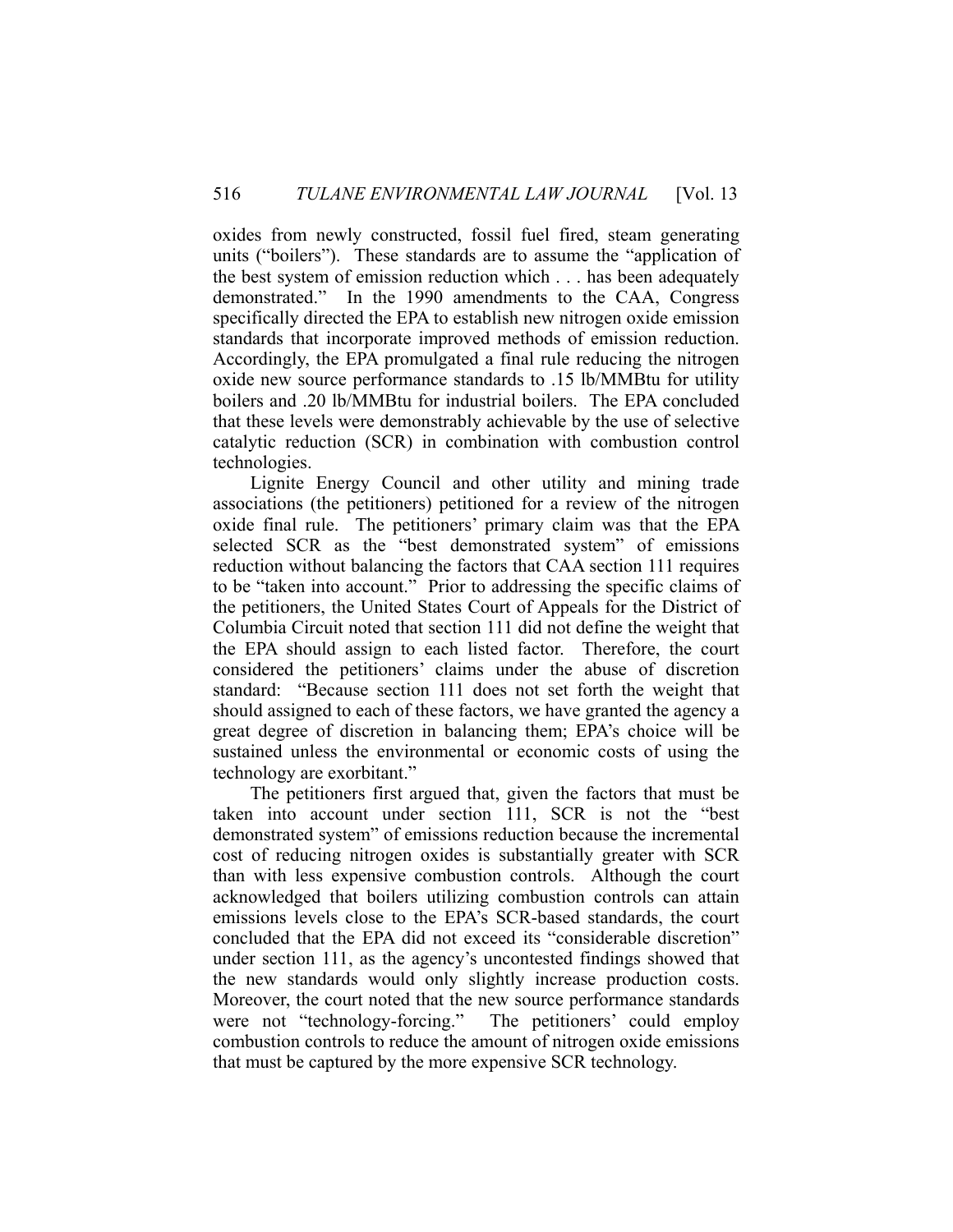The petitioners next argued that it was arbitrary and capricious for the EPA to issue uniform standards for all utility boilers, rather than adhering to the agency's past practice of setting a range of standards based on boiler and fuel type. The agency maintained that its decision to move to uniform standards was justified in light of the fact that SCR limits nitrogen oxide emissions after combustion, thereby greatly reducing the effects of boiler or fuel type on emissions reduction. The petitioners responded with specific concerns about the effectiveness of SCR on boilers burning high sulfur coals and the impact of alkaline metals on SCR performance. However, referencing the "high degree of deference" that must be shown to the EPA's scientific judgment, the court accepted the agency's competing determinations and sustained the uniform standard for utility boilers.

With regard to the .20 lb/MMBtu standard for industrial boilers, the petitioners claimed that SCR was not "adequately demonstrated" for any coal-fired industrial boilers. The court noted that the EPA was unable to collect emissions data for the application of SCR to such industrial boilers, but reasoned that the absence of data "is not surprising for a new technology like SCR, nor does it in and of itself defeat EPA's standard." The EPA may set section 111 standards in accordance with projected future technologies; the agency is not limited to present technologies. However, where such data are unavailable, the ability of a technology to achieve the promulgated standard must not be speculative or conjectural.

 In the case at hand, the EPA properly compensated for the lack of data by extrapolating SCR's performance when applied to utility boilers, concluding from its study of utility boilers that SCR is "achievable" for coal-fired industrial boilers. Despite the petitioners' contentions to the contrary, the court concluded that "it was reasonable for EPA to extrapolate from its studies of utility boilers in setting an SCR-based new source performance standard for coal-fired boilers."

 The court likewise sustained the agency's application of the .20 lb/MMBtu standard to "combination boilers," which simultaneously combust a mixture of fuels. Here again, the petitioners claimed that the standard should vary by fuel type, with boilers burning natural gas and non-coal solid fuels being subject to a lesser standard. The court reasoned that the more stringent, uniform standard was reasonable in light of the significant advances in nitrogen oxide emissions technology that had occurred since the pre-existing standards were established in 1986. Moreover, the court reasoned that since the .20 lb/MMBtu standard was held achievable for boilers burning only coal,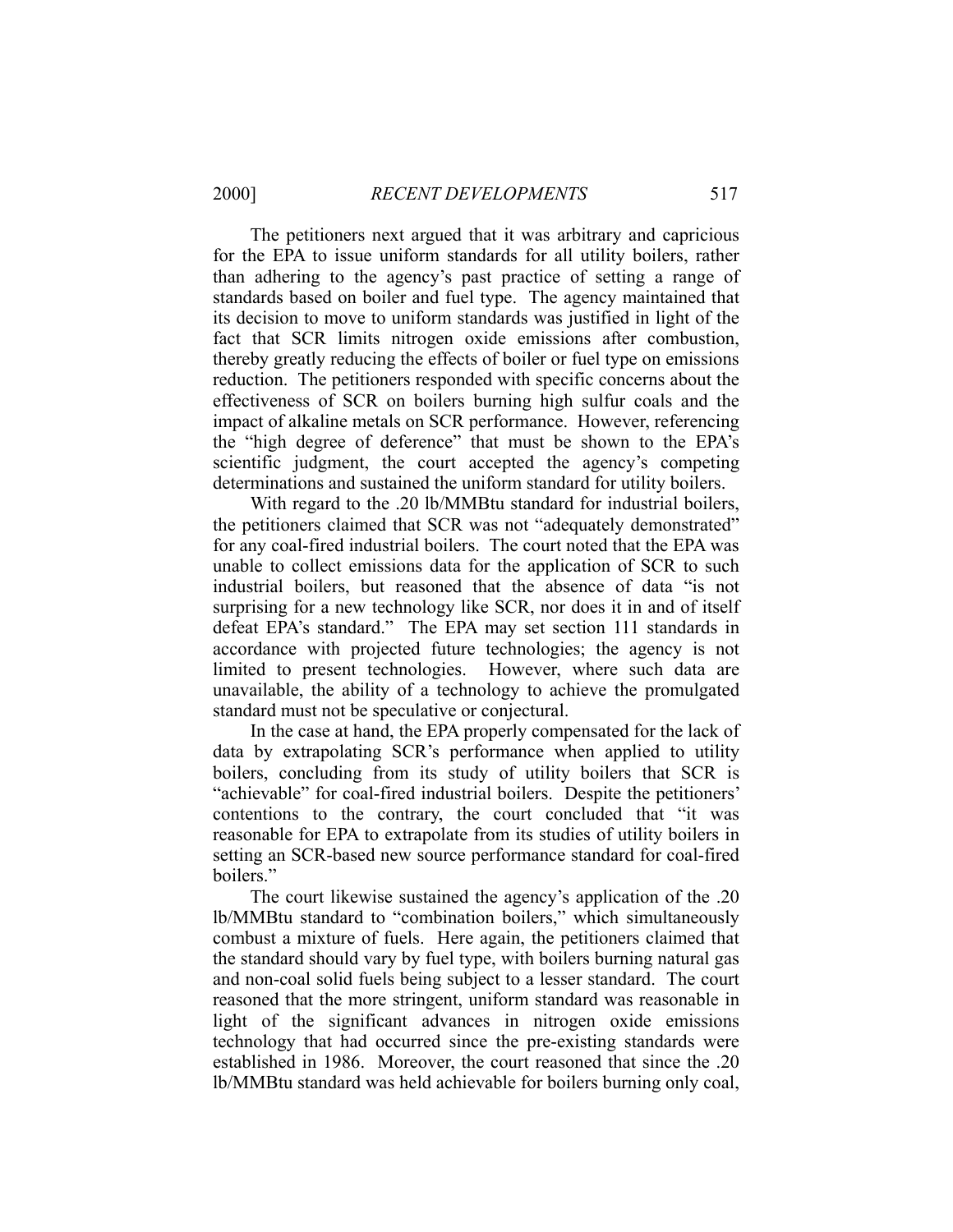the industrial boiler standard could not be held unreasonable as applied to combination boilers burning coal simultaneously with other fuels with lower nitrogen oxide emissions characteristics.

 The petitioners' final objection concerned the EPA's valuation of steam energy produced by "co-generation facilities." The agency's adoption of an output-based standard for utility boilers presented the question of how to calculate the energy produced by such facilities, which generate both thermal steam energy and electrical energy. Due to inefficiencies in transporting and converting steam for industrial use, only a fraction of the steam energy produced by co-generation facilities is used in the industrial process. The EPA chose to resolve this problem by awarding a fifty-percent credit for steam energy when determining the output of a co-generation facility. The petitioners claimed that this was an "arbitrary and capricious 'discounting'" of the value of steam energy. However, the court noted an alternative view of the credit: The credit "just as easily could be called a subsidy." The conversion of steam to electrical energy only realizes a thirty-eight-percent efficiency rate, and the agency's fifty-percent credit was justified on grounds that it would encourage co-generation. The court concluded that the EPA's resolution of the issue was "acceptable" in light of the difficulties inherent in a unit-by-unit calculation of the useful energy of steam heat produced by cogeneration facilities.

Bryan Moore

## V. THE DORMANT COMMERCE CLAUSE: MUNICIPAL WASTE-PROCESSING REGULATIONS

## *U & I Sanitation v. City of Columbus*, 205 F.3d 1063 (8th Cir. 2000)

 U & I Sanitation (U & I), a private garbage hauler, brought suit against the City of Columbus, Nebraska (the City), under 42 U.S.C. § 1983, challenging the constitutionality of a City ordinance requiring that all garbage collected in the City and designated for in-state disposal be processed at the city-owned transfer station. U & I alleged that the regulation violated the dormant Commerce Clause and sought an injunction against the ordinance.

 In 1996, the City constructed a common landfill with neighboring municipalities. Garbage collected by private haulers, like U & I, is "processed" at the City's transfer station before being sent to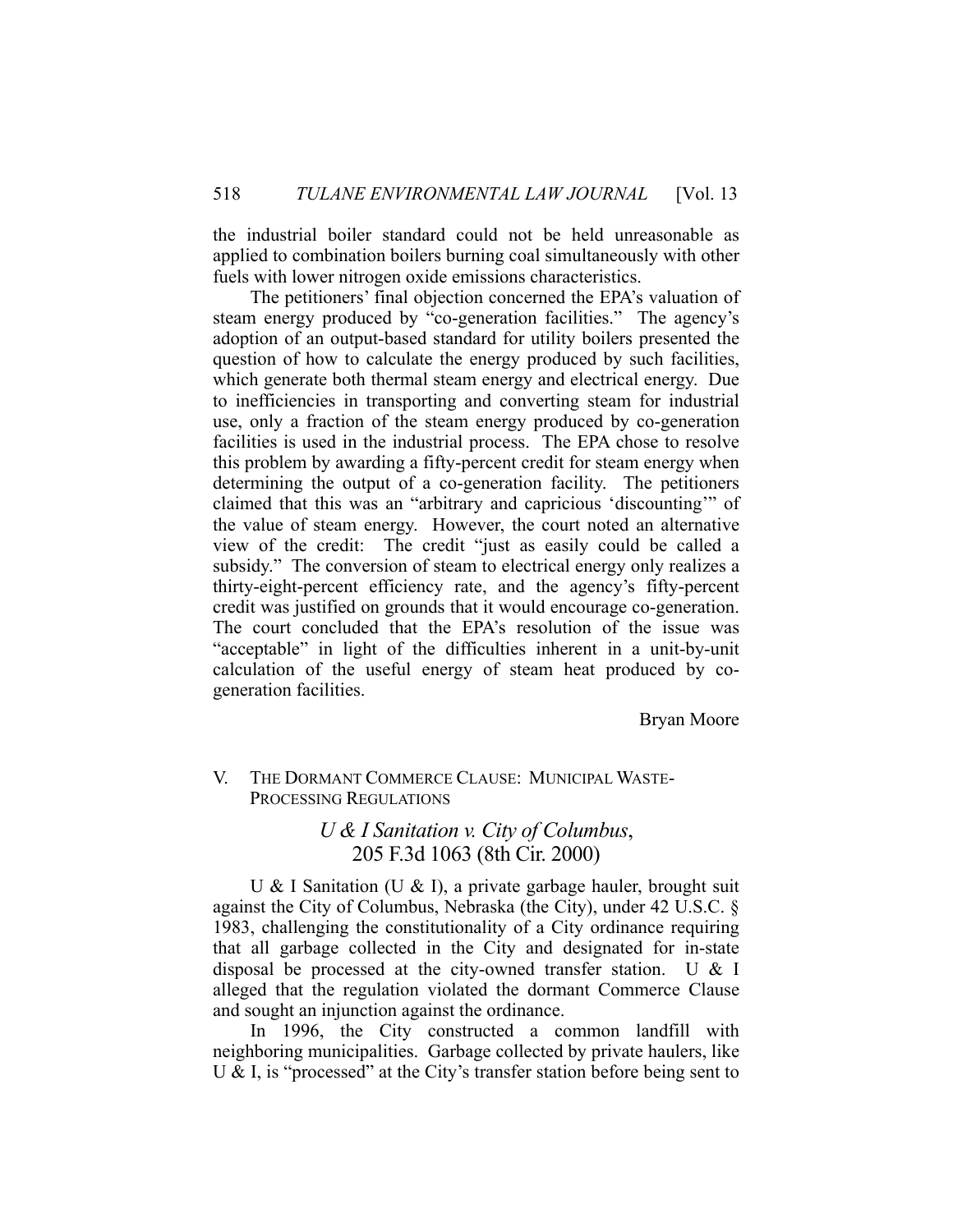the landfill. "Processing" includes removing hazardous waste materials from the solid waste, but does not include a sorting of recyclables. To help fund its expenses, the City charges haulers a \$49 per ton "tipping fee" for garbage dumped at its transfer station.

 U & I realized that it could dispose of waste more economically and in a more environmentally-friendly manner at the nearby Butler County Landfill (Butler). Butler only charged haulers a \$23.25 per ton fee, and additionally separated recyclables from nonrecyclable solid waste. U & I's diversion of its business to Butler caused the City transfer station to lose a significant amount of revenues. In August 1997, the City enacted Ordinance No. 97-21, which mandated that all garbage collected within the City destined for disposal within Nebraska had to be processed at the City's station. U & I refused to comply with the regulation, and as a consequence, the City passed a resolution to suspend U & I's hauler license for one year.

 U & I immediately brought an action against the City in the United States District Court for the District of Nebraska, alleging that the ordinance violated the dormant Commerce Clause. The court, however, held that: (1) the ordinance did not overtly discriminate against interstate commerce and (2) that, under the doctrine of *Pike v. Bruce Church*, the burdens imposed by the regulation were not in excess of the local benefits it procured. Therefore, the ordinance was upheld.

 The United States Court of Appeals for the Eighth Circuit, upon review, reversed the decision of the district court. The circuit court, like the lower court, used two separate, alternate frameworks to evaluate U & I's claim, but ultimately reached a different conclusion. First, the court examined the City's ordinance to see if it overtly discriminated against interstate commerce on its face, in its purpose, or in its effects, under the United States Supreme Court's opinion in *C & A Carbone v. City of Clarkstown*. The court quickly found that because the City's regulation only applied to intrastate garbage, not garbage destined for other states, the regulation did not explicitly favor local interests over out-of-state interests, and thus did not overtly violate the Commerce Clause.

 Despite this finding, the ordinance could not pass the second test: the Supreme Court's *Pike v. Bruce Church* balancing test. Under the *Pike* balancing test, even if a law does not overtly discriminate against interstate commerce, it still can be struck down if the burden it imposes is "clearly excessive in relation to the putative local benefits." The court's ultimate decision to invalidate the ordinance under the *Pike* test hinged on its thorough examination of the situation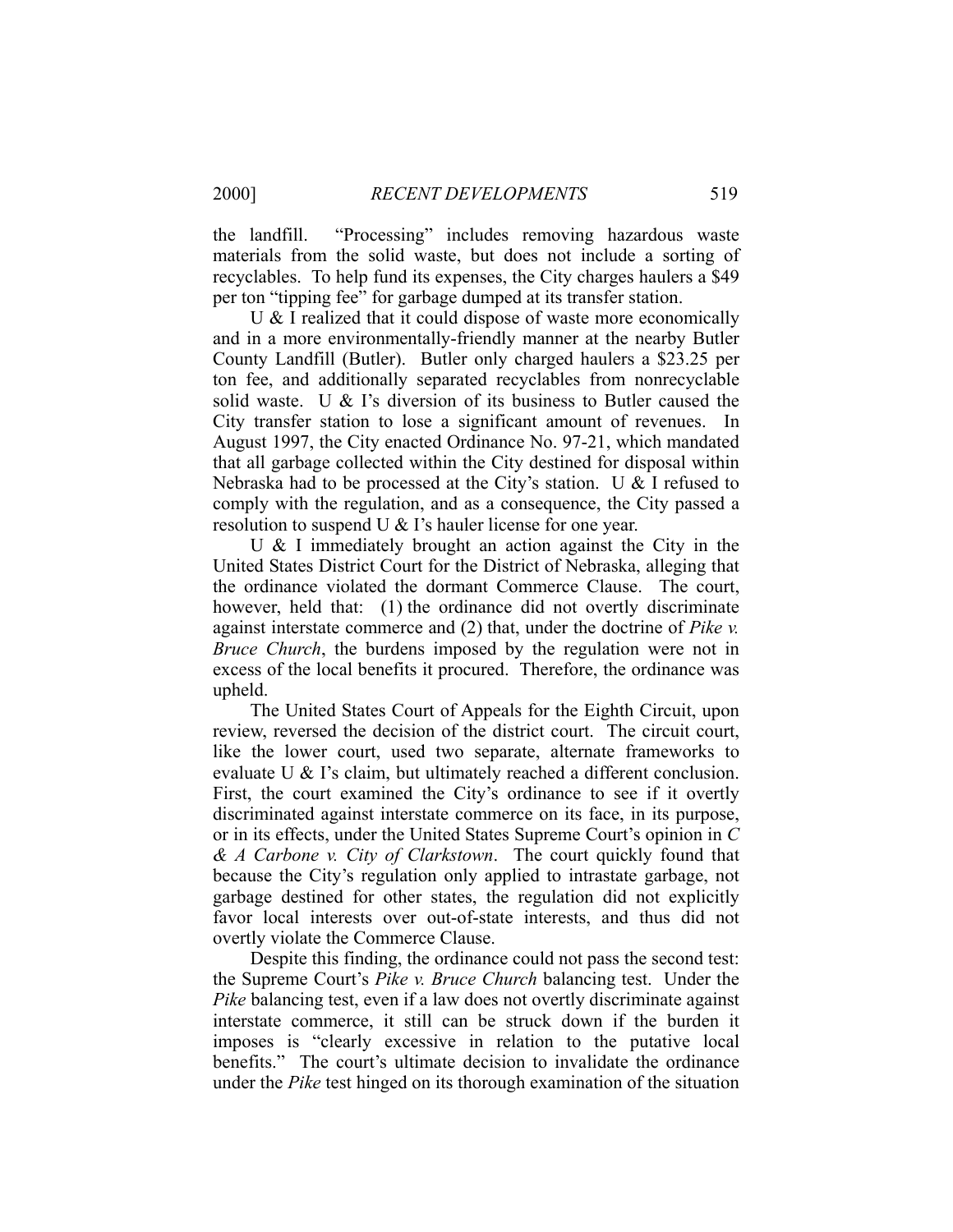created by the ordinance. Initially, the court stated that, in assessing the extent of the burden of the ordinance, the analysis should not be limited to the burdens suffered only by the parties before the court, but should involve an aggregate assessment of the interstate effect on the recyclables market if other cities were to adopt similar laws. A key factor in this aggregate analysis was the fact that as much as sixteen percent of U & I's waste could be recycled if taken to Butler, and that the City agreed that these recyclables entered the stream of interstate commerce by going to various country-wide recyclable markets. The ordinance and others like it would limit the ability of goods to be recycled in such a manner.

 However, the court was more influenced by the insufficiency of legitimate local purposes that the ordinance served, as well as the fact that the City had feasible alternatives available to it to address its purposes aside from the ordinance. Although the City claimed that the ordinance both ensured the economic viability of the City's waste disposal program, as well as prevented hazardous waste accidents, the court found that, although legitimate, both of these purposes were not persuasive enough to justify the regulation's validity. The first purpose was clearly an economic one, identical to a purpose deemed insufficient to uphold such a regulation by the Supreme Court in *C & A Carbone*. The second purpose was not even advanced by the ordinance, as there was no evidence that the City's facility somehow mitigated hazardous waste accidents. U & I's facility of choice, Butler, was as thoroughly compliant with environmental standards as was the City's transfer station. The court found that because the City's interest in the ordinance was obviously limited to a desire to raise funds to support its waste program, the City could achieve that goal through taxation or higher licensing fees for haulers. Moreover, if the City were indeed concerned with hazardous waste practices, it could adopt safety regulations with which all haulers in the City would have to comply.

 The court concluded that the ordinance's effects upon interstate commerce were far from trivial. If other cities were to enact such ordinances, the interstate market for recyclables would be crippled. Although the ordinance might have been upheld had the City forwarded a strong legitimate local interest that could only be effectuated by such a regulation, the court found no such overriding interest and remanded the case to the district court so that it could grant injunctive relief to U & I Sanitation.

Kristin Reyna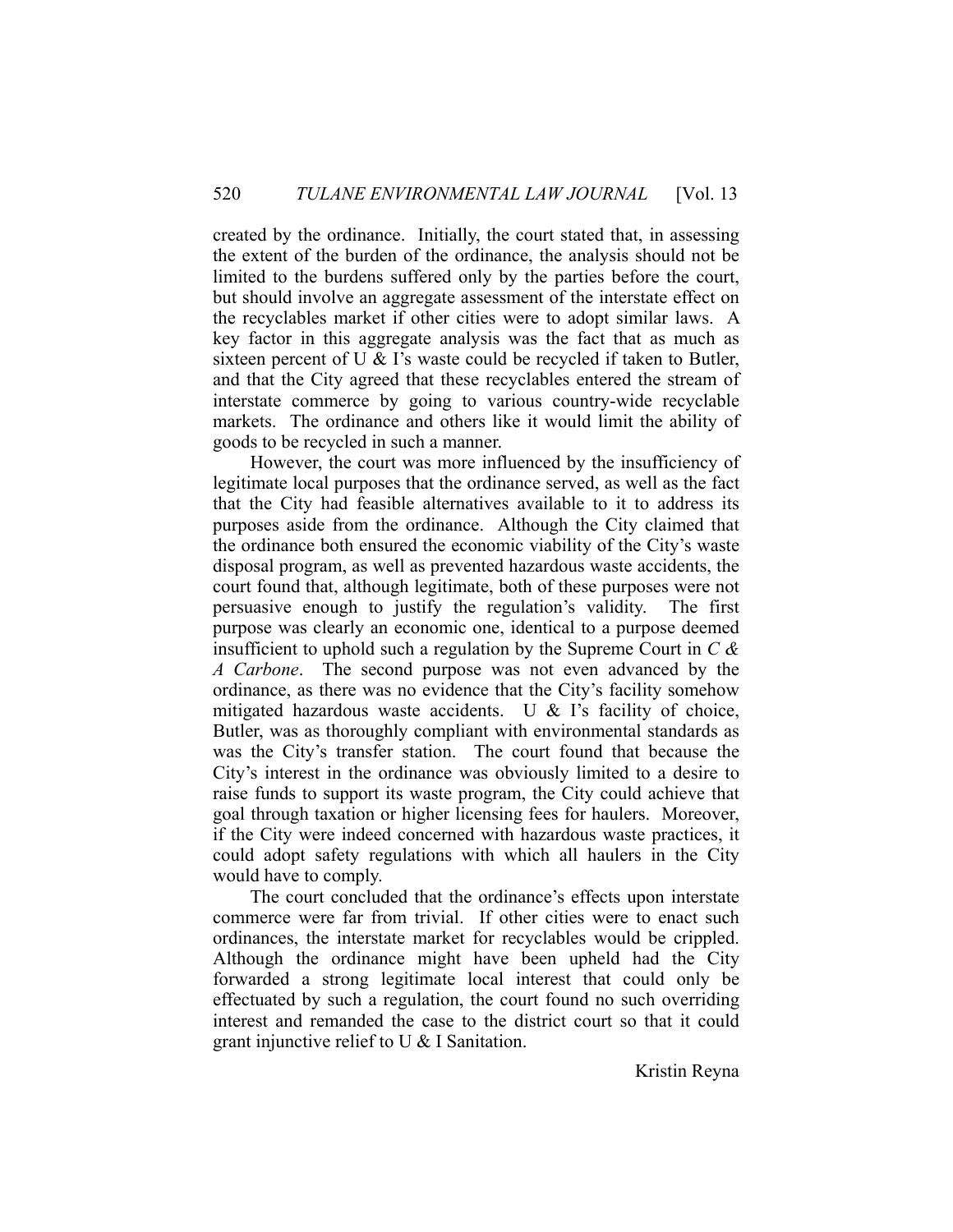#### VI. ATTORNEY FEES: CONSIDERATION OF NONFINANCIAL ENVIRONMENTAL INTERESTS

# *Families Unafraid to Uphold Rural El Dorado County v. El Dorado County Board of Supervisors*, 79 Cal. App. 4th 505, 94 Cal. Rptr. 2d 205 (Cal. Ct. App. 2000)

 In the case below, the California Superior Court, County of El Dorado, denied the plaintiffs' motions requesting that the defendants pay attorney fees arising out of an environmental land-use dispute. In this case, the California Court of Appeal, Third District, reversed the trial court's denial of attorney fees and remanded the case for further consideration.

 In reaching its decision, the appellate court began by considering the general principles governing the case. The court noted that this was a case under section 1021.5 of the California Code of Civil Procedure, which codifies the "private attorney general" doctrine. This doctrine allows attorney fees to be awarded to litigants when the case vindicates an important public right, confers significant benefit on the public or a large class of people, is necessary, and creates a financial burden for the plaintiffs disproportionate to their individual stake in the case. The court pointed out that the "private attorney general" doctrine is designed to provide an incentive for potential public-interest-minded plaintiffs to pursue litigation that might otherwise be too expensive.

 The court also stated that the determination of whether the criteria for an award of attorney fees have been met is a question left to the discretion of the trial court. Accordingly, the standard of review on appeal is abuse of discretion. The defendants did not and, according to the court, could not dispute the fact that the plaintiffs' case enforced an important public right while conferring a public benefit, and that private enforcement was necessary – when suits are brought against governmental agencies, private enforcement is obviously necessary. That left only the "financial burden" portion of the analysis to be reviewed by the appellate court for abuse of discretion by the trial court.

 In analyzing the trial court's ruling, the appellate court first looked at the motion for attorney fees during the appeal of the case, then discussed the motion for attorney fees during the trial. The requisite "financial burden" is shown when the cost of the plaintiffs' legal victory outweighs their personal interest in the lawsuit. The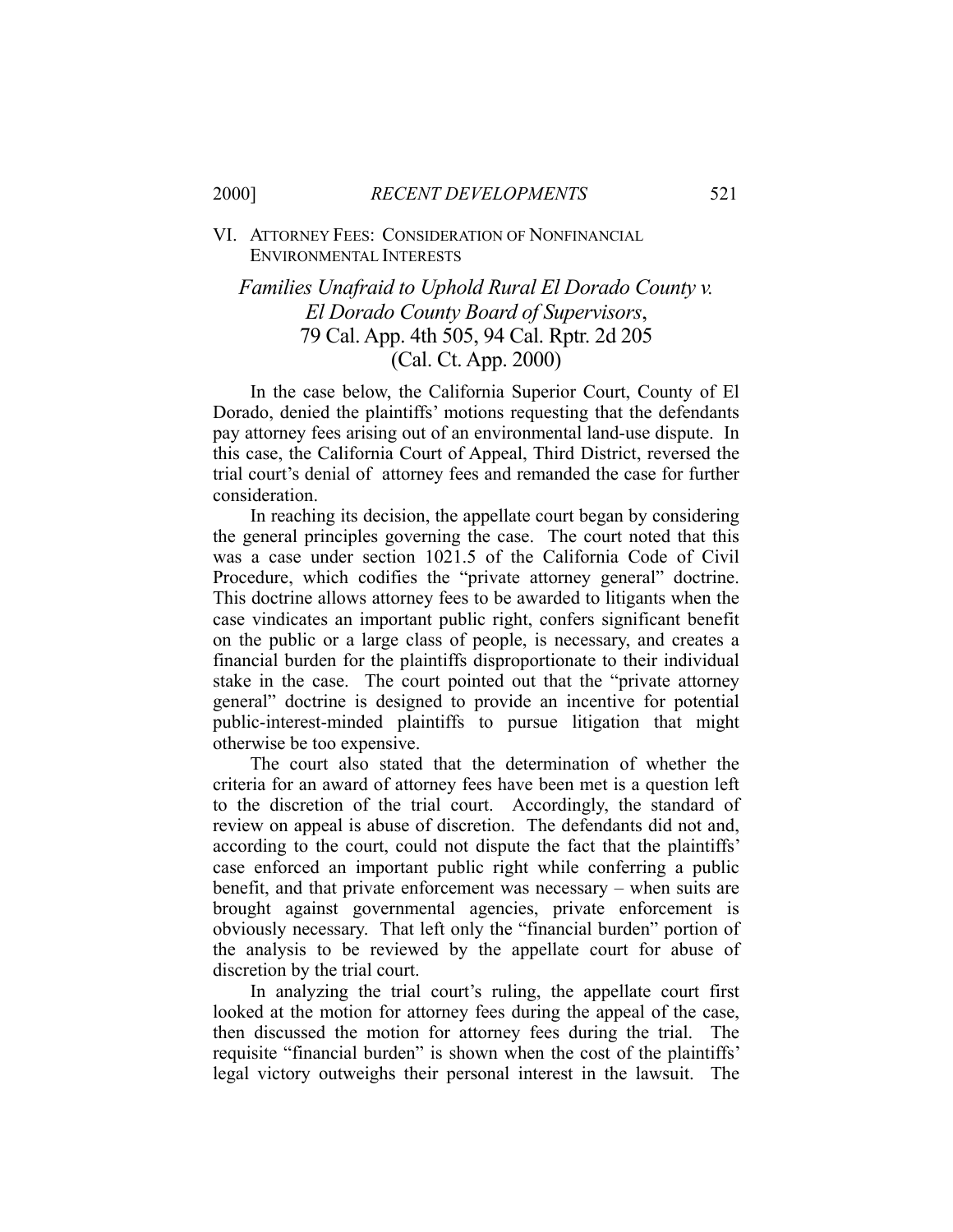burden is placed on the plaintiffs to prove that they meet the requirements.

 The court had to decide whether nonfinancial environmental interests could be factored into the analysis of the plaintiffs' personal interests to weigh against their financial burden. The court analyzed the relevant precedents and concluded that nonfinancial environmental interests could, in fact, be included in the consideration of the plaintiffs' interests in the case. The court reasoned that an aesthetic interest can function much like a financial interest under certain conditions. For example, this would occur when the aesthetic interest is tied to decreased property values or a blocked view which, again, would affect property values. The court stated that if an aesthetic or environmental interest is to be considered sufficient to prevent an award of attorney fees, it must be significant, concrete, and specific, and that conclusion must be based on objective evidence. Though not specifically stated, all of the court's examples were cases wherein aesthetic interest was tied to some quantifiable benefit, such as property value. The court specifically stated that a "vaguelygrounded aesthetic interest, even if 'heart-felt,' will not be considered sufficient; nor will a mere abstract interest in aesthetic integrity or environmental preservation." The court went on to say that the socalled "not in my back yard" personal interest was insufficient to block an award of attorney fees. This approach, if followed, would threaten the private enforcement of environmental laws and undermine the very purpose of the attorney fees provision. The requirement that the suit must enforce an important public right is, according to the court, sufficient to prevent abuse of the attorney fees provision by plaintiffs who do not truly have the public interest at heart.

 The court concluded that the trial court abused its discretion in holding, as it had, that the plaintiffs failed to show that their financial burden was disproportionate to their financial interest. None of the plaintiffs had a significant financial stake in the outcome of the litigation. While there might be a taking by eminent domain of some plaintiffs' property, such property would be merely a small strip of land taken for the purpose of widening a road, and the taking would be compensated at fair market value. There was no significant threat to property values, and in fact, there was evidence that the value of the property owned by those plaintiffs would increase. The only relief sought was an order forcing the defendants to comply with constitutional and environmental laws in considering the project in dispute. On the other side of the scale, the plaintiffs' financial burden